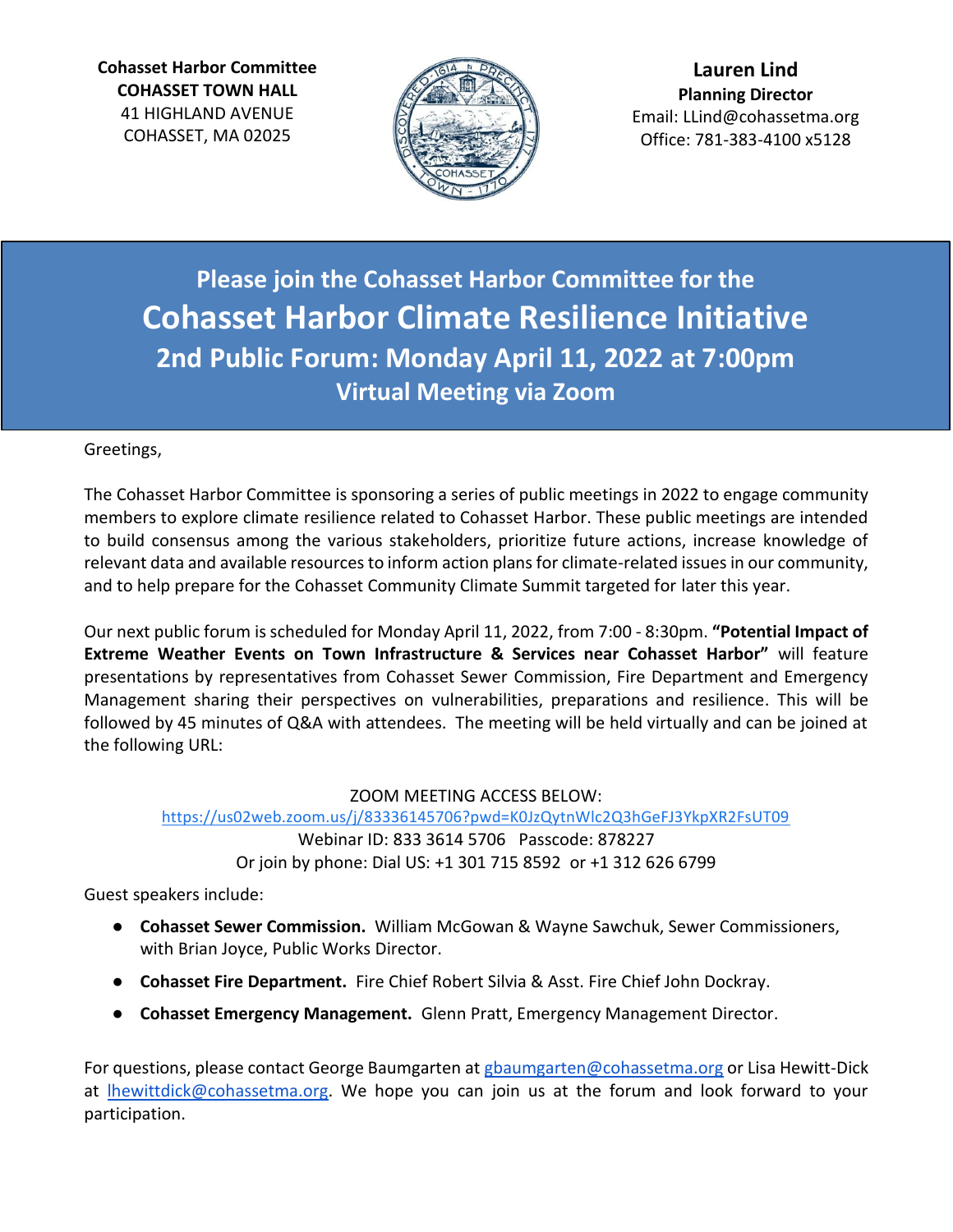**Cohasset Harbor Committee COHASSET TOWN HALL** 41 HIGHLAND AVENUE COHASSET, MA 02025



**Lauren Lind Planning Director** Email: LLind@cohassetma.org Office: 781-383-4100 x5128

#### **COHASSET HARBOR CLIMATE RESILIENCE INITIATIVE**

The Cohasset Harbor Committee is sponsoring a series of forums to promote discussion about Cohasset Harbor's resilience to extreme weather, its vulnerabilities and funding of possible solutions.

**Forum #1, January 25, 2022. "Exploring Potential Impacts of Extreme Weather Events on Cohasset Harbor**" presented the probability and impact on Cohasset Harbor of a hypothetical storm of record coupled with rain-based flooding that could result in unprecedented inundation of Ellm Meadows, the village, and areas near Margin St, Border St and Black Horse Lane. Please visit [Cohasset Harbor](https://cohassetma.org/284/Cohasset-Harbor-Committee)  [Committee page](https://cohassetma.org/284/Cohasset-Harbor-Committee) for the [video recording](https://www.youtube.com/watch?v=voszGKQIpGk) and other materials from this forum.

**Forum #2. April 11, 2022. "Potential Impact of Extreme Weather Events on Town Infrastructure & Services near Cohasset Harbor**" will feature representatives from Cohasset Sewer Commission, Fire Department and Emergency Management sharing their perspective on vulnerabilities, preparations and resilience.

**Forum #3, targeted May 2022. "Climate Resilience Initiatives: A view from the State House**" will feature elected officials sharing their perspective on funding opportunities for climate resilience-related projects in Cohasset.